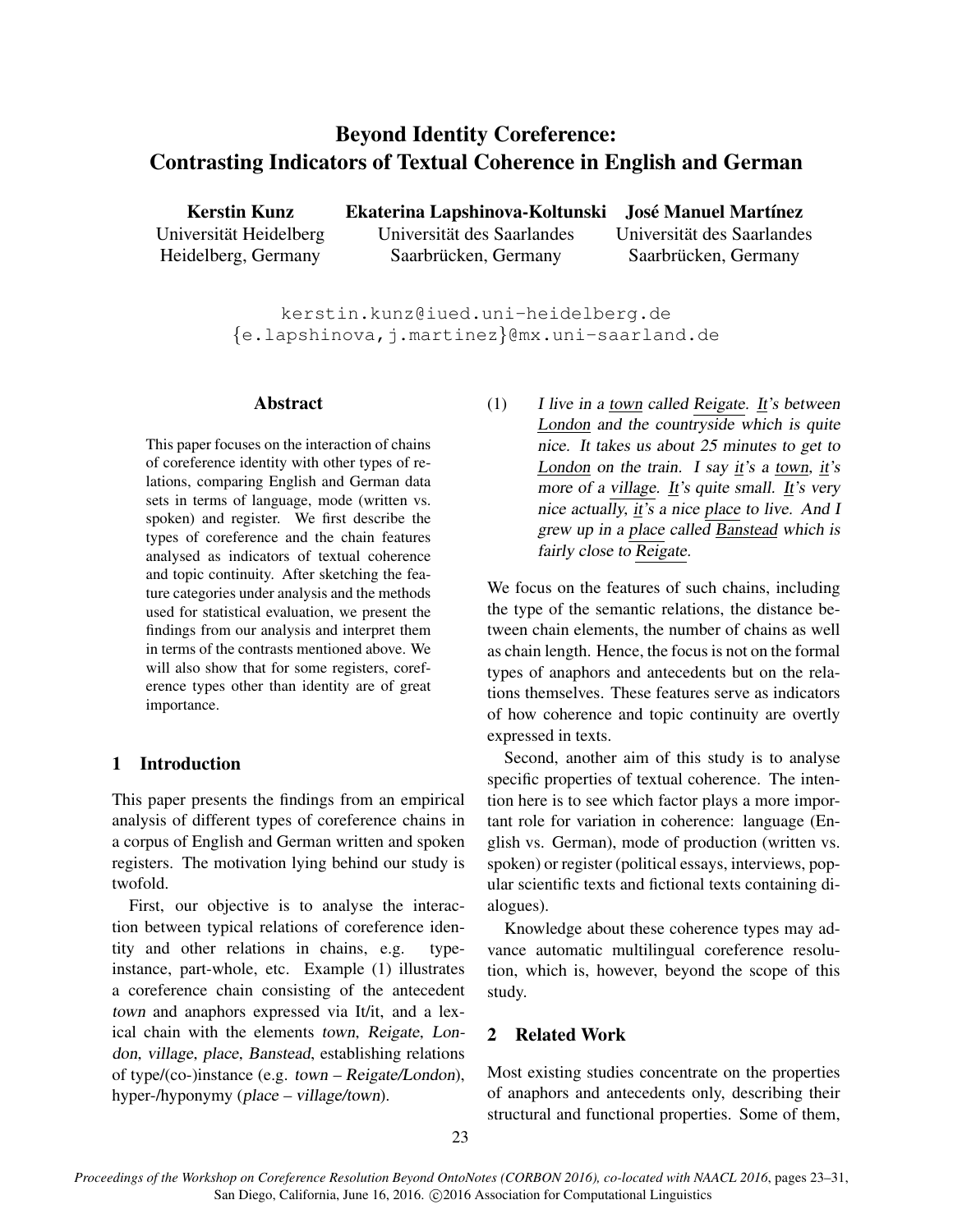mostly theoretical, e.g. (Ariel, 2001; Kibrik, 2011), are related to the model of referential choice based on the degree of referent salience. Algorithms describing the degree of salience were presented by Hajičová et al. (2006); Lambrecht (1994), Strube  $\&$ Hahn (1999), etc.

There also exists a considerable amount of largescale annotated data for coreference, anaphoric relations, event anaphora, bridging relations and so on, compiled mostly for automatic anaphora resolution (MUC-6 (1995), MUC-7 (1997) or ACE NIST (Doddington et al., 2004) and more recently CoNNL 2011 (Pradhan et al., 2011). However, most of these corpora are monolingual and cannot be applied for a multilingual analysis, as they do not contain comparable registers across languages. For instance, the largest coreference corpus for English is OntoNotes (Technologies, 2006) containing several genres. For German, the TüBa-D/Z corpus (Telljohann et al., 2012) was annotated with semantic and coreference information, but contains newspaper texts only.

Besides, the number of studies that base their analysis on corpora annotated with chains, e.g. as described in (Zikánová et al., 2015; Lapshinova-Koltunski and Kunz, 2014a) , is rather small in contrast to those just using the annotation of relations. Yet, an extensive comparison from a multilingual perspective is missing.

## 3 Phenomena under analysis

Our focus therefore is on the textual relations set up in what we call **chains** in our study. A chain minimally consists of a tie between an anaphor and an antecedent, yet many chains are larger and contain several anaphors. We mainly distinguish two types of chains: coreference chains and lexical chains.

The coreference chains in our framework not only include relations of identity between entities, as between town and it in example (1) above, but also **ab**stract and situation anaphora as in (2), where That refers to the underlined preceding clause.

## (2) They may cry, and we find it very hard to find out why ... That's difficult.

The formal types of anaphors annotated in coreference chains are mainly function words (i.e. grammatical types of cohesion) and include personal and possessive pronouns, demonstrative determiners, demonstrative pronouns, the definite article, and local and temporal adverbs (here, there, now, then). The annotated antecedents may include NPs, clauses, clause complexes (see example (2)) or even larger textual chunks.

The lexical chains analysed in this study contain lexical relations between nominal antecedents and anaphors (nouns or nominal compounds), which vary in terms of the semantic relation between the chain elements. Relations include repetitions as between London - London, place - place, hyperonymy as between place - town and place - village in example (1) in Section 1 above and others. They are comparable to what is called bridging or indirect anaphora in the state-of-the-art literature.

Note that the two types of chains may interact as in example (3), where coreference relations are set up between the two grammatical anaphors (the demonstrative pronoun this and the definite article the) to the antecedent reward system. In addition, a lexical relation of hyper-/hyponymy holds between this system (hyperonym) and a relation of repetition between the system and this antecedent.

(3) Neurobiologists have long known that the euphoria induced by drugs of abuse arises because all these chemicals ultimately boost the activity of the brain's reward system: a complex circuit of nerve cells, or neurons, that evolved to make us feel flush after eating or sex... At least initially, goosing this system makes us feel good... But new research indicates that chronic drug use induces changes in the structure and function of the system's neurons...

The chain features of coreference and lexical cohesion analysed in this study include: 1) chain length concerns the number of elements in a coreference or a lexical chain; 2) chain number concerns the number of different coreference and lexical chains per text; 3) chain distance is the distance in tokens between different elements in the same chain. 4) semantic relation is the type of semantic relation between adjacent chain elements. The types analysed in this study are: 1) identity, for all elements in a coreference chain; and all kinds of other re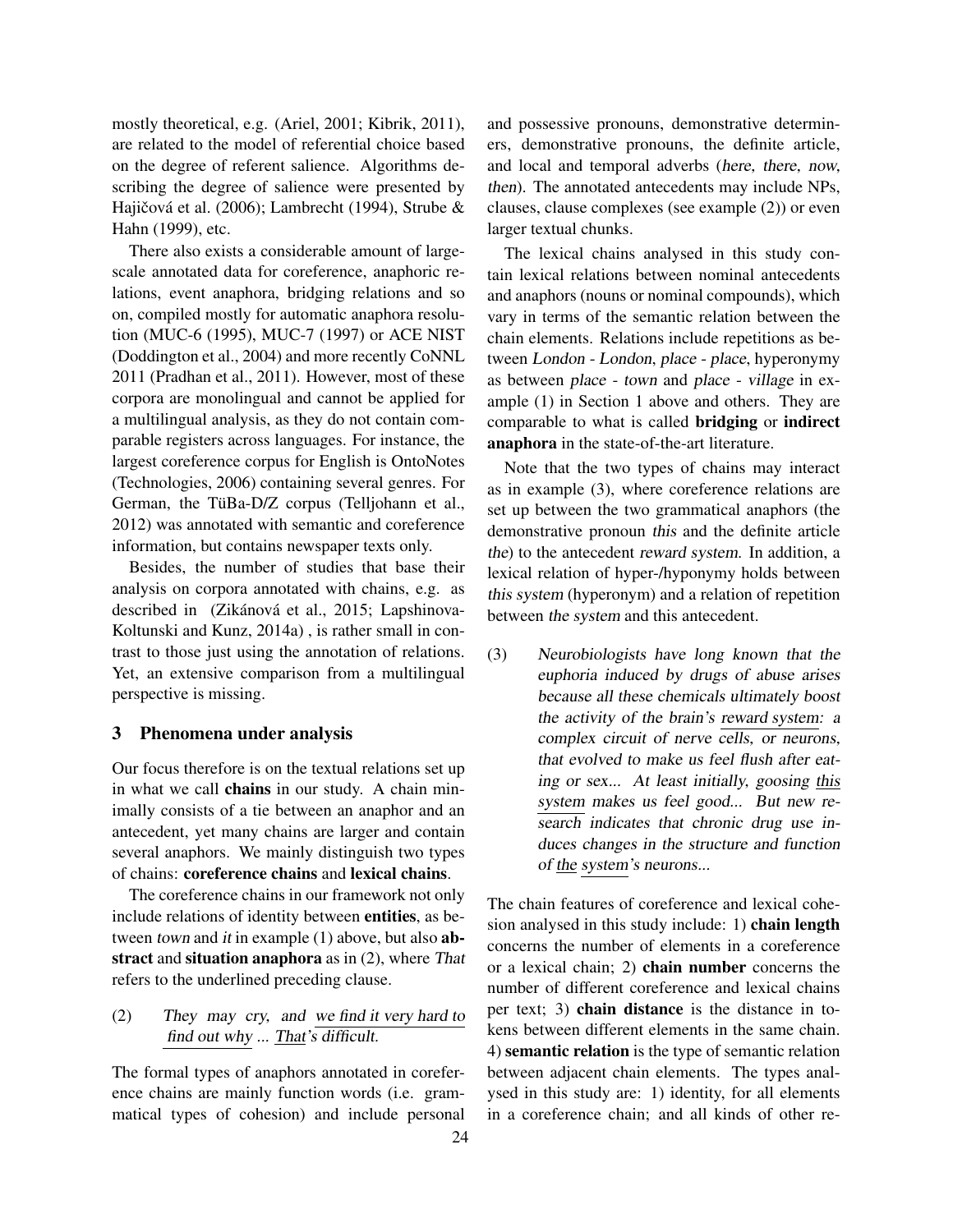lations, namely: 2) repetition, 3) antonym, 4) synonym, 5) hyperonym, hyponym and cohyponym, 6) holonym, meronym, comeronym, 7) type, instance, coinstance. Apart from analysing each of these features separately we also study their interaction.

## 4 Methods and resources

#### 4.1 Research questions

The chain features described in Section 3 indicate how coherence is created and how and to which degree topics are distributed throughout the texts. For instance, we may find long coreference chains in combination with a small distance between the respective chain elements. This points to high topic continuity in terms of certain referents. Furthermore, topic continuity within one domain is expressed by long lexical chains with small distance between elements. Small chains and low distance in combination with a high number of different chains hints at a high degree of topic variation, i.e. that text producers often jump from one topic to another. By contrast, long chains and high distances between elements indicates topic interaction i.e. that there are several important topics which are interwoven. Moreover, repetition in combination with coreference points to low semantic variation whereas relations of lexical cohesion such as type-instance and meronymy point to high variation.

We are additionally interested in which contrasts are more pronounced, those concerning language, mode or register (see Section 1) and which of the analysed features mainly contribute to these contrasts.

## 4.2 Data

For the research aims within this study, we use a data set containing texts of both written and spoken discourse. The written part was extracted from the corpus described in (Hansen-Schirra et al., 2012), whereas the spoken subcorpus was extracted from the corpus described in (Lapshinova-Koltunski et al., 2012). The whole corpus is annotated on various linguistic levels, including parts-of-speech (POS), chunks, clauses, sentences, and various devices of cohesion, i.e. coreference, discourse relations, elliptical constructions and substitution annotated as

described by Lapshinova & Kunz (2014b)<sup>1</sup>. Relations of coreference other than identity (synonymy, antonymy, hyponymy, etc.) were annotated for the subset of the data analysed in this study. The registers included are political essays (ESSAY), popularscientific articles (POPSCI), fictional excerpts (FIC-TION) and transcribed interviews (INTERVIEW). ESSAY and POPSCI represent written discourse, INTERVIEW represents spoken discourse, whereas FICTION is on the borderline, as it contains both written and spoken elements in the form of dialogues. INTERVIEW and FICTION additionally share narrative elements. The details on the analysed subset are provided in Table 1.

|                  | EO    |        | GO    |        |
|------------------|-------|--------|-------|--------|
| register         | texts | tokens | texts | tokens |
| <b>ESSAY</b>     | 23    | 27171  | 20    | 31407  |
| <b>FICTION</b>   | 10    | 36996  | 10    | 36778  |
| <b>INTERVIEW</b> | 9     | 30057  | 12    | 35036  |
| <b>POPSCI</b>    | 8     | 27055  | 9     | 32639  |

Table 1: Corpus description.

#### 4.3 Visualisation techniques

We use various techniques to investigate the distributional characteristics of subcorpora in terms of occurrences of the features described in Section 3 and to answer the questions in Section 4.1.

Box plots are used to visualise a summary of the distribution underlying a particular sample and to compare central measure values and spread of the data across groups. Special attention is given to the median (second quartile) and the IQR (range between the first and third quartile). Box plots have lines extending vertically from the boxes (whiskers) indicating variability outside the upper and lower quartiles. We use notched box plots to see if the differences between the variables are significant: if the notches of two box plots overlap, there is no evidence that their medians differ (Chambers et al., 1983). The means are also plotted for the sake of completeness. The evidence from box plots is confirmed with two-way factorial ANOVA tests for the significance of the differences between languages

 $1$ More information about the corpus and how to gain access to it can be found at http://hdl.handle.net/11858/ 00-246C-0000-0023-8CF7-A.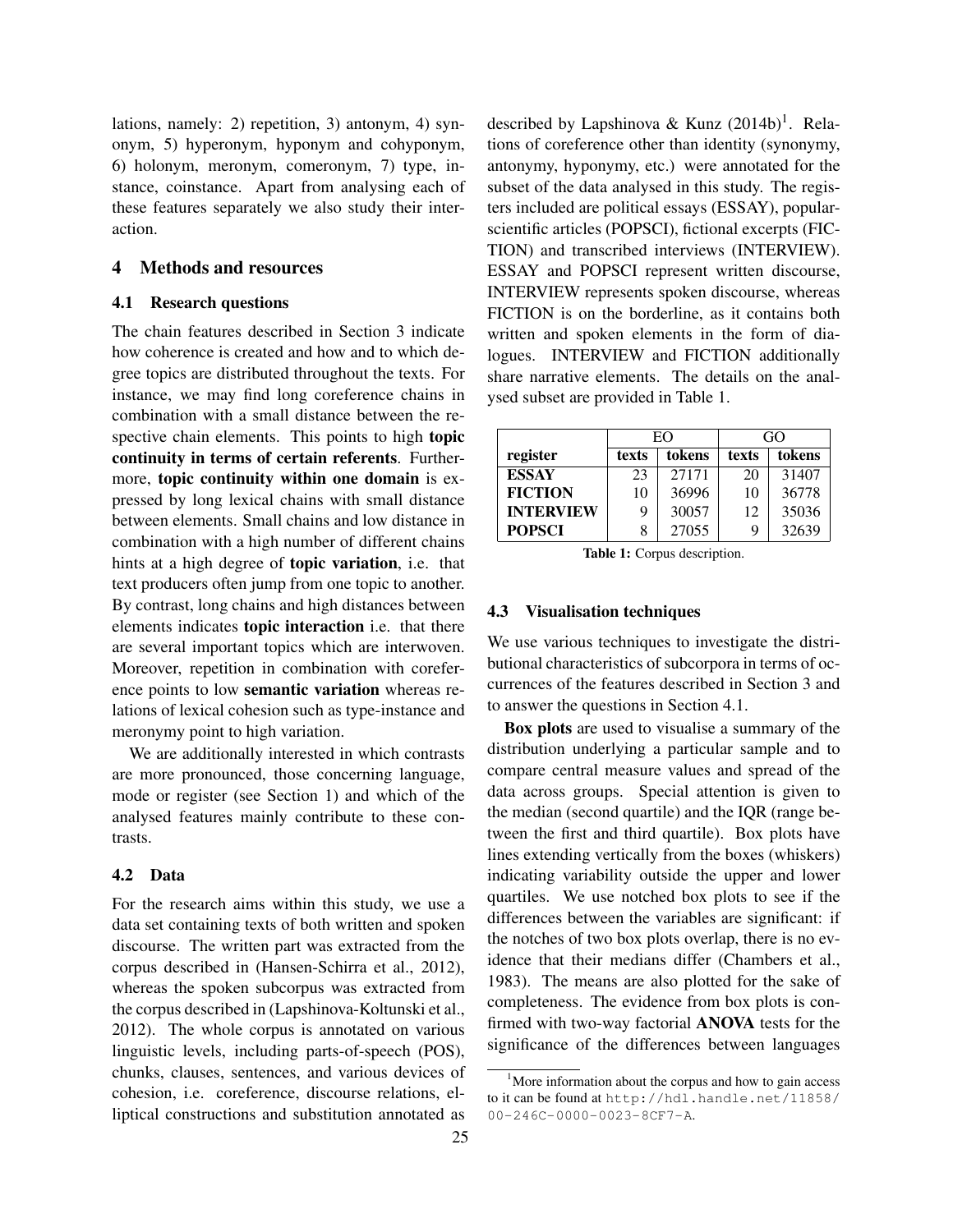(English vs. German), registers (ESSAY vs. FIC-TION, etc.) and the interaction between these two variables.  $\eta^2$  is calculated to show the variance explained by the variables and their interaction.

Mosaic plots are used to visualise a table and to examine the association between the variables. For each cell, the height of bars is proportional to the observed relative frequency. The colours indicate the standard deviation of the expected count in chisquare testing (or standardised residuals). If row and column variables are completely independent (no association), the mosaic bars for the observed values are aligned to the mosaic bars for the expected values. In case of an association, the bars are coloured according to the standardised residuals. Standardised residual is a measure of the strength of the difference between observed and expected values, and thus, a measure of how significant your cells are to the chi-square value. This helps to see which cells are contributing the most to the value.

Correlation plots are used to visualise correlations between various variables under analysis. For this, we calculate row and column profiles. The profile of a given row/column is calculated by taking each row/column point and dividing by the sum of all row/column points. Then, the squared distance is computed between each row/column profile and the other rows/columns in the table, resulting in a distance matrix (a kind of correlation matrix), which can be visualised with a correlation plot.

Correspondence analysis (CA) is a multivariate technique to observe similarities and differences between the variables under analysis using an entire set of features in interaction. It enables us to see how certain features are grouped together and where the biggest differences and similarities lie, see (Venables and Smith, 2010; Baayen, 2008; Greenacre, 2007) for details. Moreover, we are able to trace the interplay of categories of the cohesive devices under analysis. The output is plotted into a two dimensional graph. The position of the points indicates the relative importance of a feature for a subcorpus.

#### 5 Results

#### 5.1 Chain length

Figure 1 visually summarises the average chain length distributions across languages and registers



Figure 1: Average length chain: lexical cohesion vs. coreference.

for lexical and coreference chains. Regarding lexical chains, the data shows a significant difference between registers  $(\neq .05)$  and for the interaction *language:register*, whereas the difference between languages is not significant (see  $p$  values in Table 2). The register featuring the longest lexical chains and a more distinctive behaviour is POPSCI, while the other registers tend to show ( $\approx 50\%$ ) shorter chains and differences are not so marked. As for coreference chains, only the difference between registers is statistically significant (see Table 3). FICTION is the register showing the longest coreference chains and the clearest difference when compared to the other registers.  $\eta^2$  in Tables 2 and 3 confirms that the independent variable *register* is the factor explaining a higher proportion ( $\approx 60\%$ ) of the variation observed for both types of chains, whereas the effect of *language* and the interaction *language:register* is negligible.

|                   | ŋ         |      |
|-------------------|-----------|------|
| language          | 0.0512459 | 0.02 |
| register          | 0.0000000 | 0.59 |
| language:register | 0.0135995 | 0.04 |

Table 2: Two-way factorial ANOVA significance tests and effect sizes for lexical chains.

|                   | р         |      |
|-------------------|-----------|------|
| language          | 0.0488657 | 0.02 |
| register          | 0.0000000 | 0.60 |
| language:register | 0.4213339 | 0.01 |

Table 3: Two-way factorial ANOVA significance tests and effect sizes for coreference chains.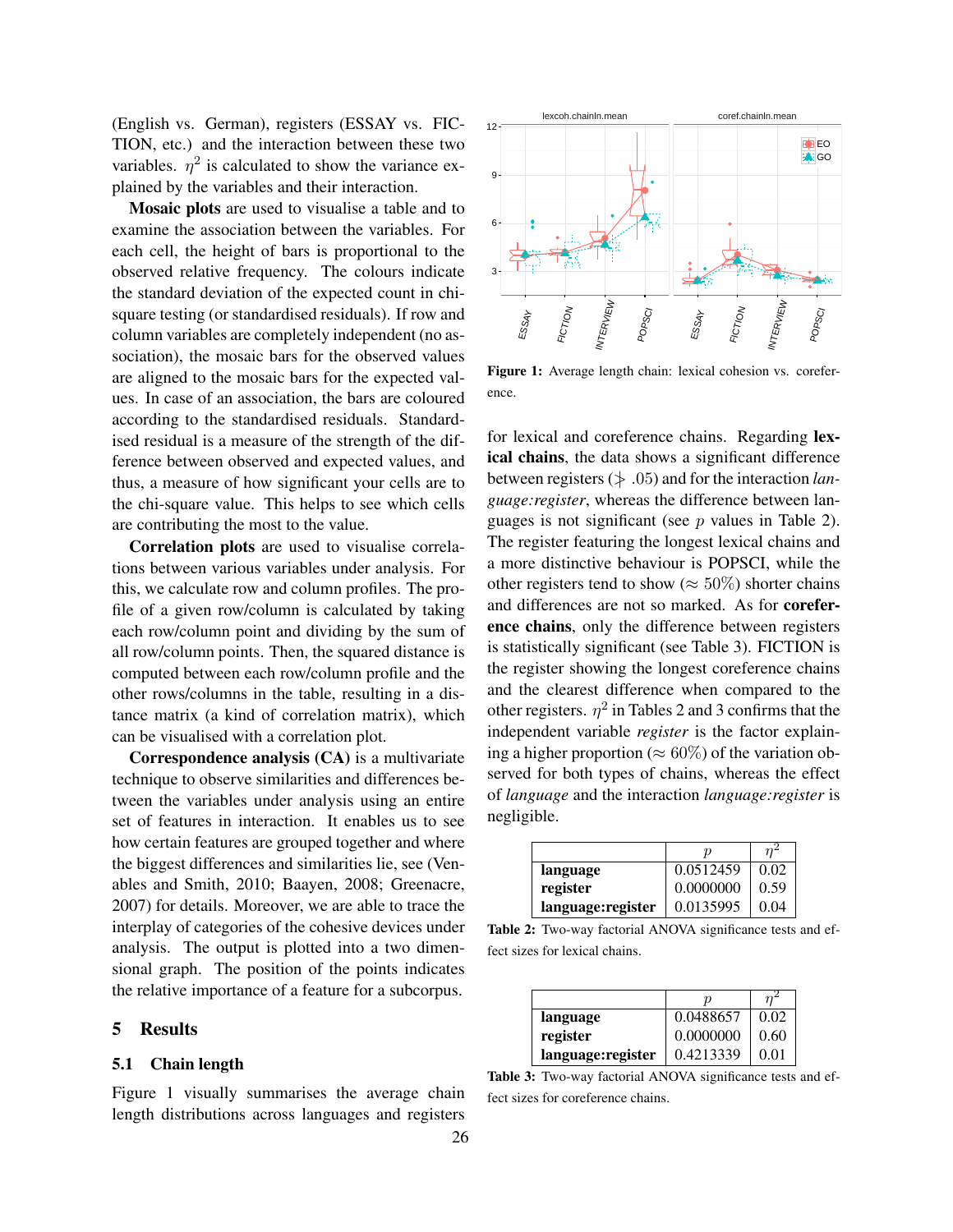## 5.2 Chain number

Figure 2 shows a significant difference between registers for lexical chains with respect to the number of chains, and for the interaction *language:register*  $(\nless$  .05). The register featuring the highest number of lexical chains is FICTION, at the other end of the spectrum we find ESSAY ( $\approx 33\%$  of FICTION), both registers show a clearcut difference when compared with INTERVIEW and POPSCI, which are located somewhere in the middle. Although the difference between languages is not significant (see  $p$  values in Table 4), there is an interesting difference in terms of register ranking. As for coreference chains, the picture is almost the same. We observe a slightly lower number of coreference chains than lexical chains. Nevertheless, the difference is not so marked as with chain length.  $\eta^2$  in Tables 4 and 5 confirms that the independent variable *register* is the factor explaining a higher proportion (≈ 50% for lexical chains, ≈ 60% for coreference) of the variation observed for both types of chains, whereas the effect of *language* and the interaction *language:register* is negligible.



Figure 2: Number of chains: lexical cohesion vs. coreference.

|                   | р         |      |
|-------------------|-----------|------|
| language          | 0.5652659 | 0.00 |
| register          | 0.0000000 | 0.47 |
| language:register | 0.0060930 | 0.06 |

Table 4: Two-way factorial ANOVA significance tests and effect sizes for lexical chains.

| language           | 0.4941296 | 0.00 |
|--------------------|-----------|------|
| register           | 0.0000000 | 0.62 |
| language: register | 0.0338786 | 0.03 |

Table 5: Two-way factorial ANOVA significance tests and effect sizes for coreference chains.

#### 5.3 Chain distance

Regarding lexical chains, Figure 3 shows a significant difference between registers, taking into account the average distance between elements of the chains. By contrast, the difference between languages is not significant (see  $p$  values in Table 6). The register showing the greatest average distance between elements in lexical chains is FICTION, at the other end of the spectrum we find ESSAY ( $\approx$ 50% of FICTION), both registers disassociate from INTERVIEW and POPSCI, which are located somewhere in the middle. Coreference chains show a completely different picture this time: Differences between registers are again significant. However, FICTION and INTERVIEW stand out as the registers with the highest distance between elements of chains, ESSAY is again the register showing the lowest distance, and POPSCI is situated in the middle. Quite remarkably, there clearly is a higher spread of the distributions for coreference than for lexical chains denoted by the IQR and the standard deviation reaching proportions up to 1 to 3 in some cases. The magnitude and range of the values is very similar for both lexical and coreference chains. Finally,  $\eta^2$  in Tables 6 and 7 confirms that the independent variable *register* is the factor explaining a higher proportion of the variation observed for both lexical chains ( $\approx 60\%$ ) and to a less extent for coreference ( $\approx 30\%$ ), whereas the effect of *language* and the interaction *language:register* is negligible.

|                    | п         |      |
|--------------------|-----------|------|
| language           | 0.5291255 | 0.00 |
| register           | 0.0000000 | 0.61 |
| language: register | 0.1872871 | 0.02 |

Table 6: Two-way factorial ANOVA significance tests and effect sizes for lexical chains.

## 5.4 Combination of chain features

First, we prove if there is an association between the variables under analysis using a mosaic plot illus-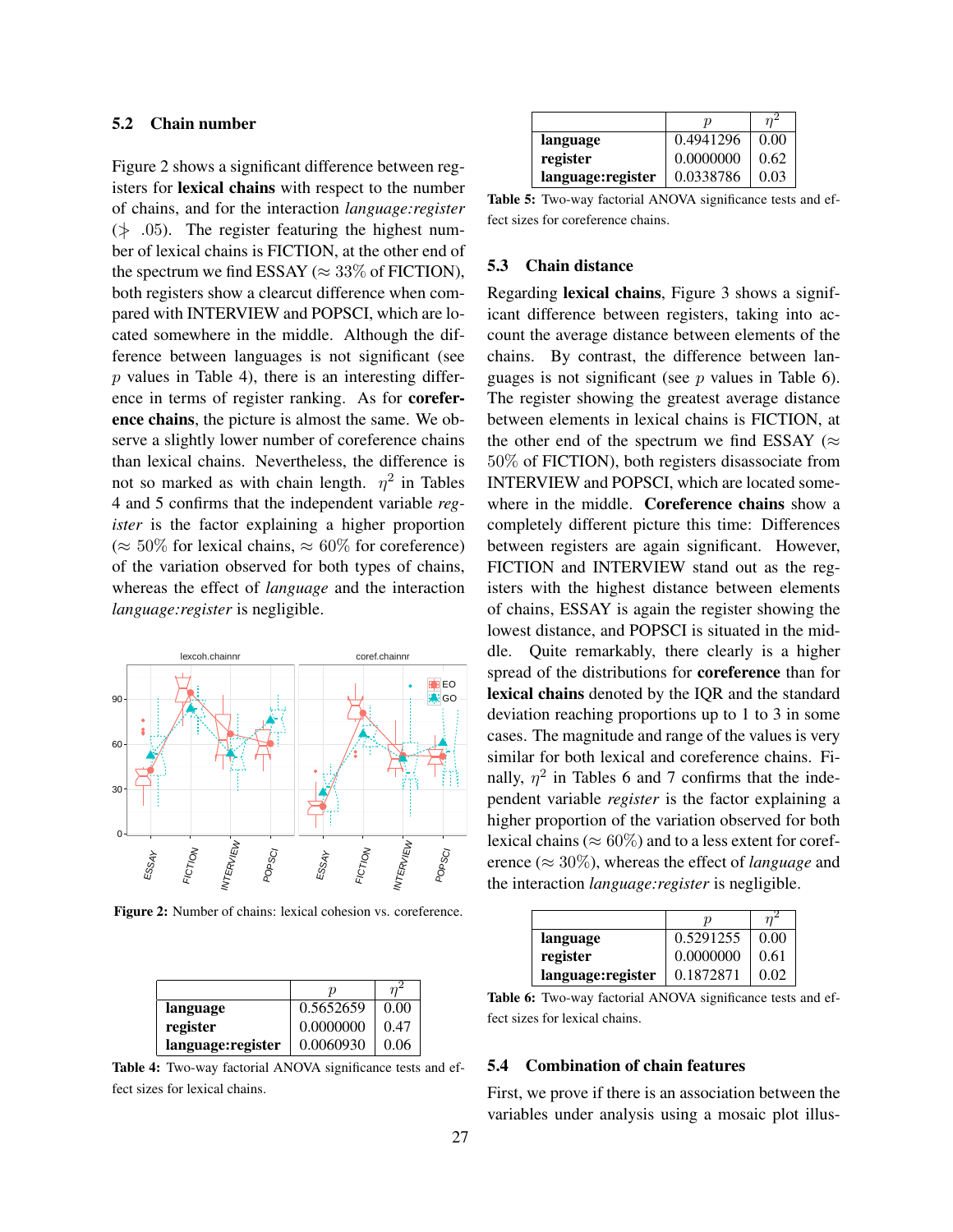

Figure 3: Average chain distance: lexical cohesion vs. coreference.

|                   | ŋ         |      |
|-------------------|-----------|------|
| language          | 0.3216957 | 0.01 |
| register          | 0.0000001 | 0.32 |
| language:register | 0.5594535 | 0.02 |

Table 7: Two-way factorial ANOVA significance tests and effect sizes for coreference chains.

trated in Figure 4.

Blue colour indicates that the observed value is higher than the expected value if the data were random, whereas red colour specifies that the observed value is lower. The number of lexical chains is very important in both English and German for ESSAY, distance between elements in coreference chains plays a great role in INTERVIEW (however, more in English than in German). The distance between elements in lexical chains is strong in FIC-TION (however, more in German than in English). Overall, this confirms our observations in Sections 5.1, 5.2 and 5.3 above.

We then produce a correlation plot on the basis of squared distances as explained in 4.3 above. The size and the colour of the circle in the plot is proportional to the magnitude of the distance between register profiles, see Figure 5.

We see that cross-lingual differences between registers (e.g. EO-ESSAY vs. GO-ESSAY) are smaller than intralingual distances between registers of one language (e.g. GO-FICTION vs. GO-ESSAY). This, again, confirms our observations in the previous Sections, where we saw a prevalence of the variable register in the variation in our data.

Next, we analyse the association between chain



Figure 4: Standardized residuals for chain features.

properties and the registers, which is possible with a correlation graph on the basis of log-likelihood ratio (calculated on the basis of observed and expected values of chi-squared test), see Figure 6. Blue colour of the cell means a positive value and a log(ratio) that is higher than 0, whereas red colour would mean a negative value with a log(ratio) below 0. Cell size and colour intensity indicate the strength of the association.

As seen in Figure 6, all chain features are positively associated with all registers of both languages though there are certain preferences. For instance, length of lexical chains is of special importance in POPSCI, especially in English, whereas their number is more specific for English and German ESSAY. Distance between elements in chains play a greater role for INTERVIEW and FICTION, as already seen above (see Figure 4).

## 5.5 Semantic relations

For the semantic relations under analysis (see Section 4.1 above), we start with the association between the variables proved with a mosaic plot illustrated in Figure 7.

This plot clearly shows that identity relations are more important in both fictional registers, repetitions in English essays and interviews, hyponymy and meronymy relations are more typical for both popular-scientific registers. Fictional texts in both languages show strong preferences for using coref-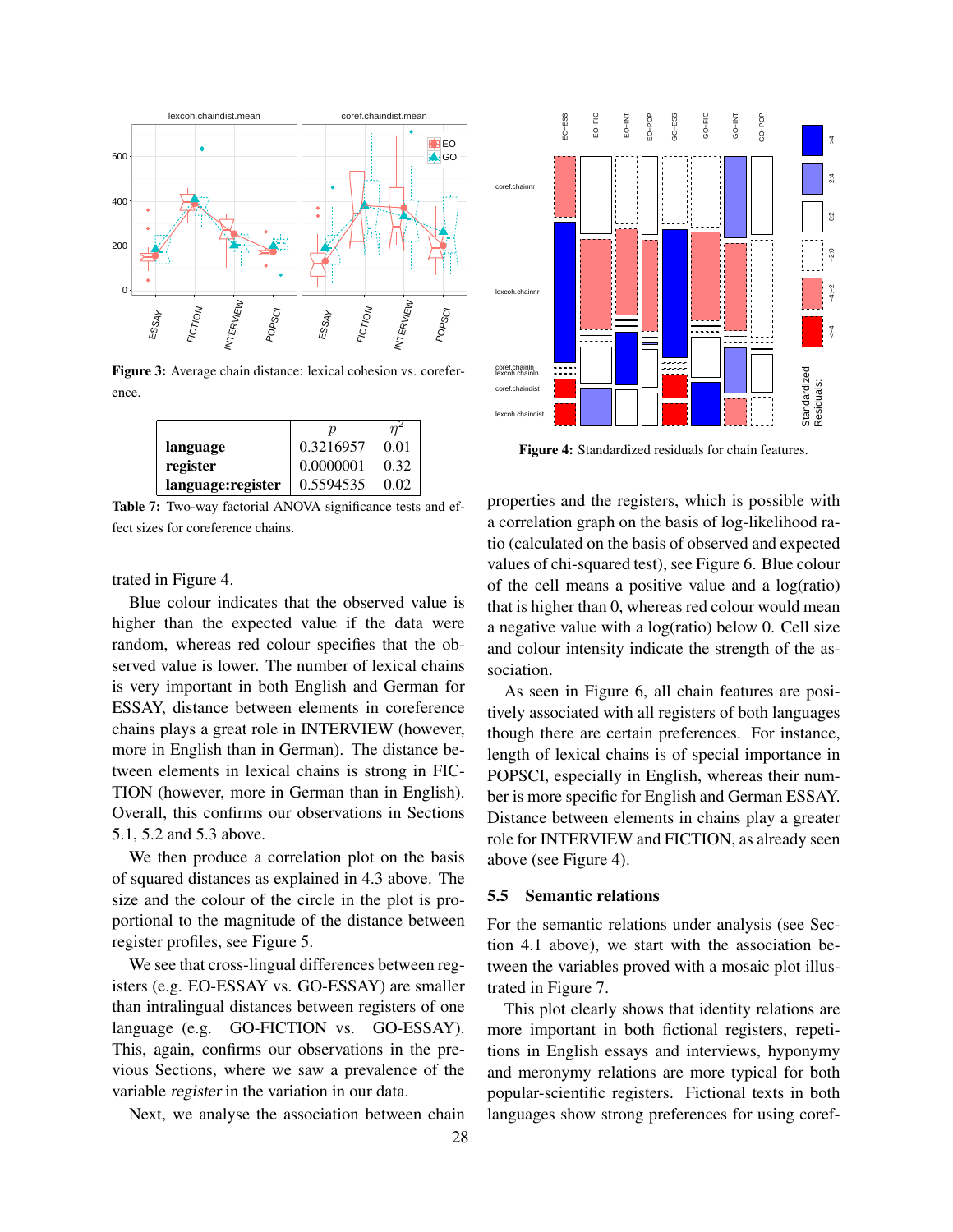

Figure 5: Correlations between language-register profiles.



Figure 6: Associations between chain features and registers.

erence, whereas this semantic type is much less important for political essays and popular-scientific articles. In general, the coloured patterns for registers of both languages seem to be similar, which confirms the observation on the strength of registerial contrast in our data.

Next, we analyse the correlations between register profiles in our data (based on distance matrix), visualised in Figure 8.

Again, cross-lingual differences between registers are smaller here. At the same time, the intralingual differences between registers seem to be greater in English than in German, since the circles are bigger on the left upper part of the plot. This confirms the observations from our previous analyses on lexical



Figure 7: Standardized residuals for semantic relations.

cohesion, in which we used a set of shallow lexical features (TTR, LD, most frequent words, etc.). As for coreference, an opposite effect was observed in (Kunz and Lapshinova-Koltunski, 2015) for the same language pair.

Analysing association between semantic relations and the registers in a correlation plot (Figure 9) produced on the basis of log-likelihood ratio, we see that our previous observations are confirmed here too: relations of identity are strongly associated with FICTION, hyponymy and meronymy with POPSCI. Instance-type relations are typical for ESSAY.

In general, the registers with week identity associations (ESSAY and POPSCI) tend to show a strong association to other relations, i.e. hyper- /hyponymy, type-instance, etc., whereas semantic relations tend to show a lower association (FICTION and partly INTERVIEW) when the identity association is strong. This means that for certain registers (e.g. narrative ones), chain relations other than identity play a minor role.

#### 5.6 Feature combination

In the last analysis step, we combine all the features under analysis , to map the correlations between them, as well as between registers applying CA, see Figure 10.

The plot provides us with two multilingual subcorpora groupings: FICTION and INTERVIEW on the left side, and ESSAY and POPSCI on the right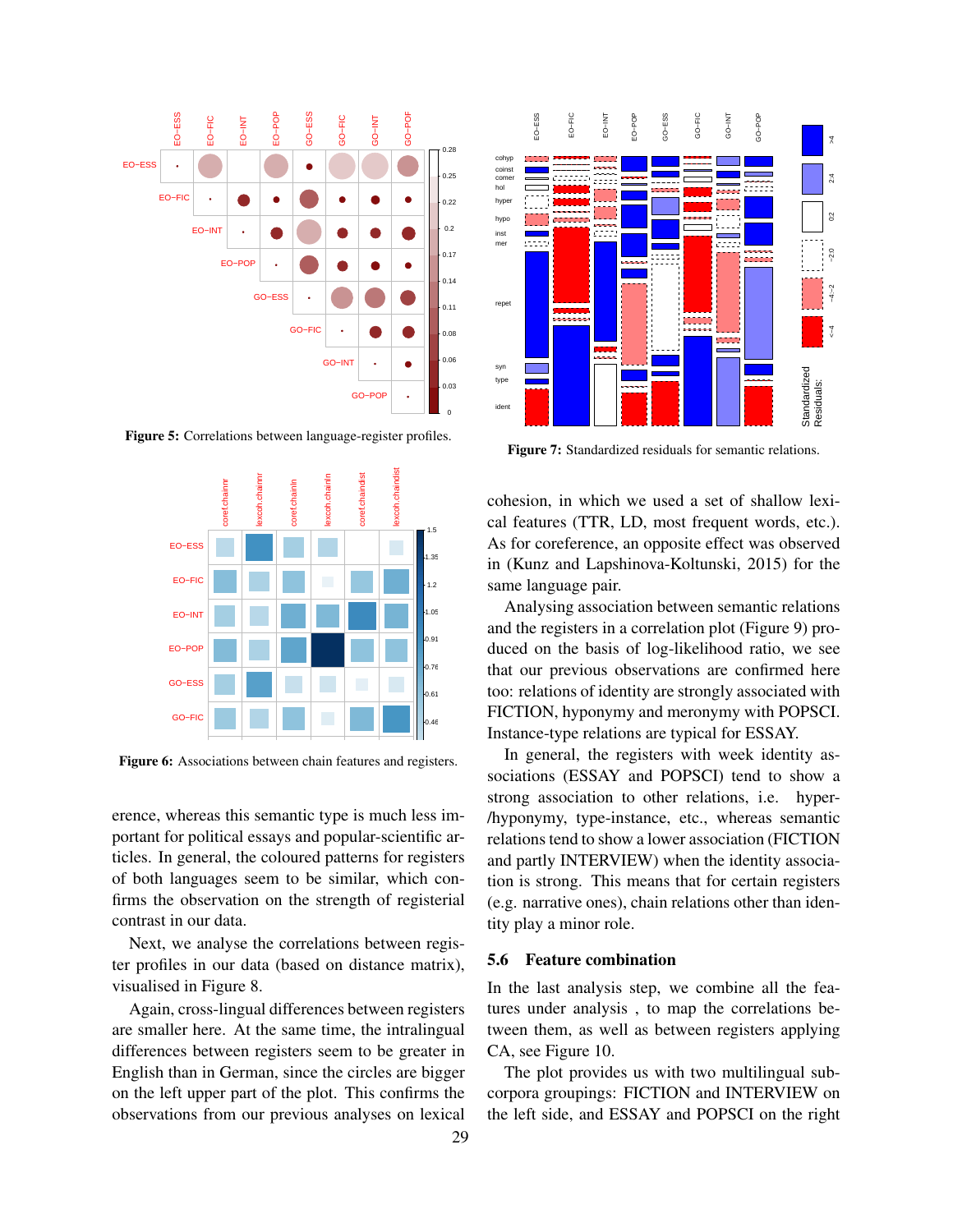

Figure 8: Correlations between language-register profiles.



Figure 9: Associations between semantic relations and registers.

side. This suggests a subdivision according to mode: written vs. spoken. In terms of features, those related to lexical cohesion are on the right side of the x-axis, and coreference-related ones on the left side. However, the distance between elements of lexical chains seems to have a correlation with the relation of identity and its chain properties, especially with the distance between elements of coreference chains (as their points are situated close to each other on the plot). Length and number of coreference chains also have a correlation and are especially important for interviews. We also observe groupings of the subtypes of semantic relations on the plot, e.g. meronym and holonym; hyperonym, hyponym and cohyponym; type, instance and coinstance.



Figure 10: Correspondence analysis for all features.

## 6 Discussion

spoken discourse. which pointing to differences between written and reflect typical situational configurations, some of similarities observed between the registers seem to language pair English-German. The differences and nounced than language differences, at least for the Altogether, registerial differences are more pro-

long lexical chains in which the distance between In POPSCI, we find a relatively low number of elements is relatively low, in combination with a medium number of short coreference chains with low distance. This goes along with relatively high semantic variation and few repetitions, as compared to the other registers. The chain features express continuity within one topic domain and a detailed development of these topics, reflecting the intention of information distribution. In ESSAY, we observe the lowest frequencies for chain number, chain length and distance in both coreference and lexical chains, pointing to a generally lower textual coherence and much topic variation. The frequent use of repetitions serve the communicative goal of persuasion. FICTION is characterized by a high number of short lexical chains and long coreference chains, with a high distance between elements of the two chain types, and with much semantic variation in lexical chains. Thus there is a focus on specific referents reflecting a narrative style together with